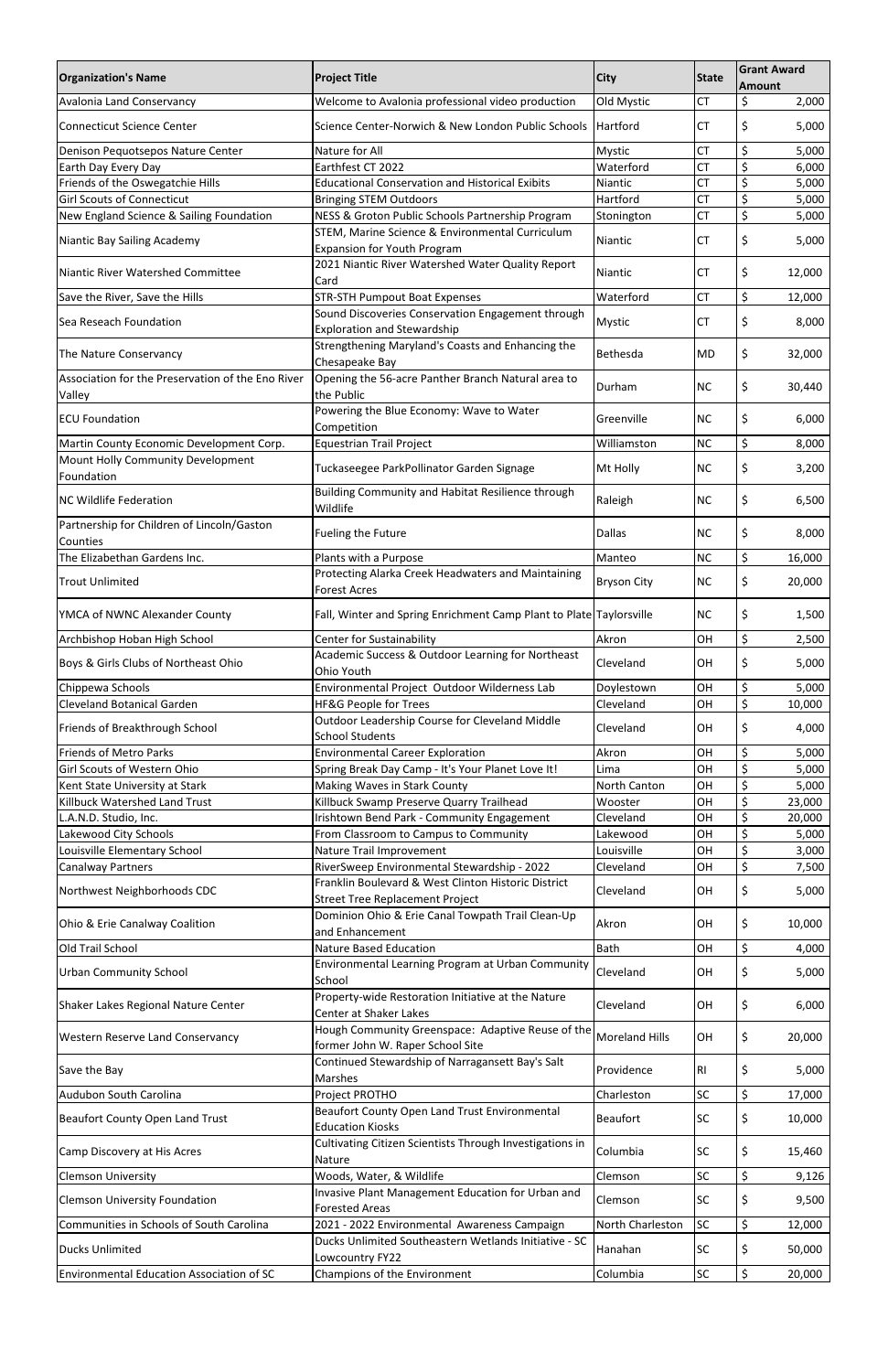| <b>Friends of Harbison State Forest</b>               | First ever ADA/Wheelchair Accessible Trail in Harbison<br><b>State Forest</b>        | Columbia             | <b>SC</b> | \$       | 4,900  |
|-------------------------------------------------------|--------------------------------------------------------------------------------------|----------------------|-----------|----------|--------|
| Friends of Keep Charleston Beautiful                  | Charleston Clean Sweep for Schools                                                   | Charleston           | <b>SC</b> | \$       | 5,000  |
| Gateway to the Army                                   | Centennial Park at Fort Jackson                                                      | Columbia             | SC        | \$       | 25,000 |
|                                                       | 'Respect the Earth" Teaching Environmental                                           |                      |           |          |        |
| Green Heart Project, Inc.                             | Stewardship through Farm-Based Education                                             | Charleston           | SC        | \$       | 25,000 |
| Keep the Midlands Beautiful                           | Leave Nothing but Footprints Campaign & AAW<br>Program                               | West Columbia        | <b>SC</b> | \$       | 15,000 |
| Lord Berkeley Conservation Trust                      | <b>LBCT Conservation Program</b>                                                     | <b>Moncks Corner</b> | <b>SC</b> | \$       | 5,000  |
| Lowcountry Marine Mammal Network                      | Annual Dolphin Count Event                                                           | North Charleston     | SC        | \$       | 10,000 |
|                                                       | Establishment of a MOTUS Tower Network Across SC                                     |                      |           |          |        |
| Nemours Plantation Wildlife Foundation                | for Engaging Students and Citizens in the Study of Bird<br>Migration                 | Yemasee              | <b>SC</b> | \$       | 25,000 |
| Piney Woods Elementary Parent Teacher<br>Organization | <b>MOTUS Bird Tracking Tower</b>                                                     | Chapin               | <b>SC</b> | \$       | 2,500  |
| <b>Richland Soil and Water Conservation District</b>  | <b>Reseed Richland</b>                                                               | Columbia             | <b>SC</b> | \$       | 5,000  |
| <b>Riverbanks Society</b>                             | Riverbanks On the Road Outreach Program                                              | Columbia             | SC        | \$       | 50,000 |
| Saluda Shoals Foundation                              | Saluda Shoals Virtual Education Program                                              | Columbia             | SC        | \$       | 10,000 |
| South Carolina Wildlife Federation                    | Wildlife Connections From the Mountains to the Sea                                   | Columbia             | SC        | \$       | 25,000 |
| <b>Ducks Unlimited</b>                                | Ogden Bay Waterfowl Management Area Restoration                                      | Syracuse             | UT        | \$       | 25,000 |
| Friends of Arches and Canyonlands Parks               | Volunteer Stewardship Program                                                        | Moab                 | UT        | \$       | 20,000 |
| <b>Grand Staircase Escalante Partners</b>             | Stewardship and Sustainable Visitation Project                                       | Escalante            | UT        | \$       | 8,000  |
| Sageland Collaborative                                | <b>Stream Restoration Program</b>                                                    | Salt Lake City       | UT        | \$       | 8,000  |
|                                                       | Utah Headwater's Initiative - Merchant Meadows                                       |                      |           |          |        |
| <b>Summit Land Conservancy</b>                        | Project<br>Outdoor Classroom / Visitor Services - Great Salt Lake                    | Park City            | UT        | \$       | 19,000 |
| The Nature Conservancy                                | <b>Shorelands Preserve</b>                                                           | Salt Lake City       | UT        | \$       | 20,000 |
| Youth Garden Project                                  | 2022 Youth Programs                                                                  | Moab                 | UT        | \$       | 10,000 |
|                                                       | Alleghany Highlands Industrial Heritage and                                          |                      |           |          |        |
| <b>Alleghany Historical Society</b>                   | Technology - Forestry and Wood Products Industry<br><b>Displays</b>                  | Covington            | <b>VA</b> | Ś.       | 6,400  |
| <b>Barcroft Elementary School</b>                     | Barcroft Elementary School Outdoor Learning Space                                    | Arlington            | VA        | \$       | 5,000  |
|                                                       | Blue Sky Fund Explorers Program: Nature-Based                                        |                      |           |          |        |
| <b>Blue Sky Fund</b>                                  | Science Education for Richmond's Underserved<br><b>Elementary Students</b>           | Richmond             | VA        | \$       | 12,000 |
| <b>Boxerwood Nature Center</b>                        | <b>Wetland Rehabilitation</b>                                                        | Lexington            | VA        | \$       | 6,750  |
| Christopher Farms Elementary School                   | Preserving the Past, Preserving for the Future                                       | Virginia Beach       | VA        | \$       | 2,000  |
| Cove Ridge                                            | Visitor Center 2.0                                                                   | <b>Duffield</b>      | VA        | \$       | 15,000 |
| <b>Cumberland County Schools</b>                      | <b>Environmental Story Trail</b>                                                     | Cumberland           | VA        | \$       | 5,000  |
| <b>Envision Lead Grow</b>                             | 2022 Entrepreneur Institute- Environmental Project                                   | Norfolk              | VA        | \$       | 20,000 |
| Four Mile Run Conservatory Foundation                 | <b>Conservation Summer at Four Mile Run</b>                                          | Alexandria           | VA        | \$       | 7,500  |
| Friends of the Great Dismal Swamp National            | Jericho Trailhead Entrance Education & Community                                     |                      |           |          |        |
| Wildlife Refuge                                       | Outreach                                                                             | Suffolk              | VA        | \$       | 40,000 |
| Friends of the Occoquan                               | Healthy Waterways and Soil -Rain Barrels, Gardens and<br><b>Bees</b>                 | Woodbridge           | VA        | \$       | 15,600 |
| Friends of the Rappahannock                           | Rappahannock Coastal Forestry Program                                                | Fredericksburg       | VA        | \$       | 22,000 |
| Girl Scout Council of the Colonial Coast              | Solar Power Learning in the Outdoors                                                 | Chesapeake           | VA        | \$       | 27,500 |
| Gloucester Montessori School                          | Creating an Outdoor Classroom                                                        | Gloucester           | VA        | \$       | 5,000  |
| <b>Grymes Memorial School Incorporated</b>            | Environmental Education Signage for Yellow Brick<br><b>Road Pollinator Habitat</b>   | Orange               | VA        | \$       | 5,000  |
| <b>Henrico Education Foundation</b>                   | <b>Environmental Education for Undeserved Youth</b>                                  | Henrico              | VA        | \$       | 20,000 |
| Holiday Lake 4-H                                      | <b>Natural Resource Education</b>                                                    | Appomattox           | VA        | \$       | 8,000  |
| J. Frank Hillyard Middle School                       | Me, my environment and MWEE                                                          | Broadway             | VA        | \$       | 5,000  |
| Louisa County Public Schools                          | The Power of the Tower                                                               | Louisa               | VA        | \$       | 5,000  |
| <b>Maymont Foundation</b>                             | <b>Environmental Education Programs at Maymont</b>                                   | Richmond             | VA        | \$       | 20,000 |
| Nansemond River Preservation Alliance                 | Educating the Next Generation to Be Environmental<br><b>Stewards</b>                 | Suffolk              | VA        | \$       | 15,000 |
| Naturebridge Prince William Forest Park               | Environmental Education and Stewardship for Virginia                                 | Triangle             | VA        | \$       | 15,000 |
| <b>Newport News Public Schools</b>                    | <b>Students in Prince William Forest Park</b><br>Students Experience the Bay         | <b>Newport News</b>  | VA        | \$       | 5,000  |
|                                                       | <b>Creating Public Access and Beautifying NVCT Nature</b>                            |                      |           |          |        |
| Northern Virginia Conservation Trust                  | Preserves                                                                            | Annandale            | VA        | \$       | 16,500 |
| <b>NOVA Outside</b>                                   | NoVA Outside COVID-19 Outdoor Learning Initiative<br><b>Inside Out Classroom</b>     | Alexandria           | VA        | \$       | 20,000 |
| Park View Middle School                               |                                                                                      | South Hill           | VA        | \$<br>\$ | 5,000  |
| Parkway Elementary                                    | Forest For Change Parkway Pavilion<br>Learning Garden Revival at Poquoson Elementary | Virginia Beach       | VA        |          | 2,100  |
| Poquoson Education Foundation                         | School                                                                               | Poquoson             | VA        | \$       | 5,000  |
| Potomac Valley Ducks Unlimited                        | <b>Greenwing Wood Duck Box Initative</b>                                             | Ashburn              | VA        | \$       | 18,550 |
| Starbase Victory, Inc.                                | <b>ENVIROBASE Core Program</b>                                                       | Portsmouth           | VA        | \$       | 5,000  |
| The Historic Oaklawn Cemetery Foundation              | <b>Project Preservation</b>                                                          | Suffolk              | VA        | \$       | 28,000 |
| The Maggie Walker Community Land Trust                | The Bensley Agrihood: Empowering Young Black<br>Women & Enriching Community Life     | Richmond             | VA        | \$       | 9,000  |
| The Mariners' Museum                                  | Mariners' Access Project: Re-Opening Mariners' Lake                                  | <b>Newport News</b>  | VA        | \$       | 20,000 |